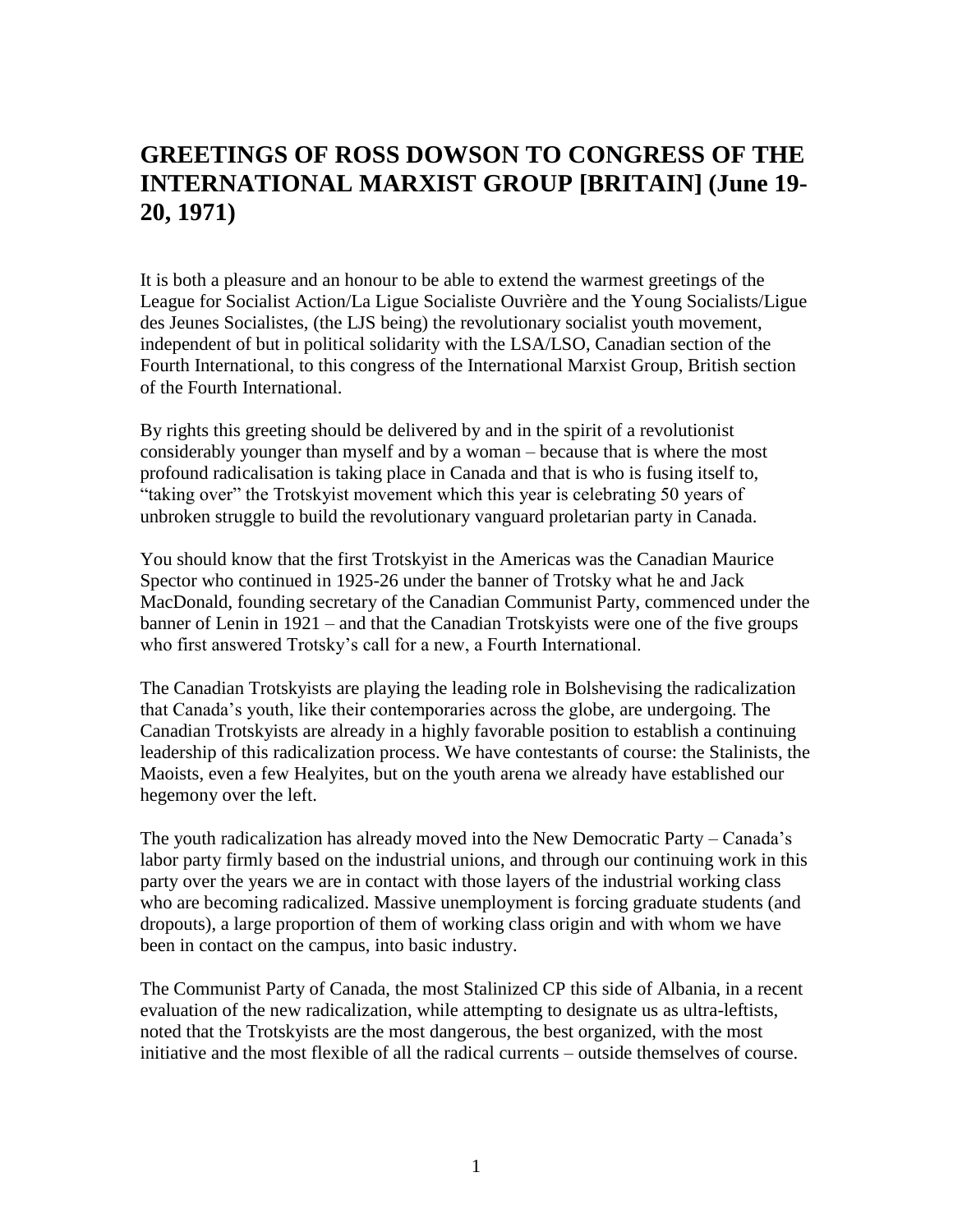We Canadian Trotskyists feel a particularly strong affinity for the International Marxist Group and the Spartacus League. A number of English working class men and women in the IMG have had a Canadian experience – under the direction of the International – for some period they played an important role in preparing the grounds for the IMG. The whole Canadian working class development has to some considerable degree gone along "English" lines. I myself, ever since participating in the reunification process of our world movement when I had an opportunity to get a bit of a feel of the British scene, have sustained an ongoing interest in Britain – for it has seemed to me that the British working class are perhaps the most class conscious working class in the entire world, with the highest feeling of their class solidarity and class power, and that the English socialist revolution is not only high on the agenda of the revolution in the advanced sectors of the capitalist world but is possibly the top one on that agenda.

This affinity and interest has been to some degree a mutual one. The Red Mole recently had occasion to comment at length on developments in Quebec to which we made a modest rejoinder. Comrade Tariq also had an opportunity to appear on an extensive TV interview broadcast from the Maritimes to B.C. which we have NOT commented upon. Your leading body took exception to our rejoinder on Quebec and some months ago requested that we open up a discussion among our members. We immediately agreed and I must say we in Canada are all very much looking forward to this discussion.

The last four months that I have been in Europe has been a big experience for me and I hope through me, for the Canadian Trotskyists particularly those experiences that I gained from attending the Turin trade union conference and the various congresses of European sections – including the German, Belgian and French movements, and hearing of their work, their achievements, and their problems – at first hand. Perhaps the most impressive and the most memorable experience was the recent action that our French comrades carried out in honor of the Paris Commune – where I saw some 20- to 25,000 people march under the banner of the Fourth International.

It is within that framework that I would like to make a few comments about some problems confronting the Fourth International, facing all of us who want to build on the current radicalization process. World imperialism, with the incredible cynical aid of the Chinese and Soviet bureaucratic castes, has struck a sharp blow at us where we have long had every reason to hope for a breakthrough. I refer to Ceylon where apparently we missed the youth radicalization as it was expressed in that strategically situated island. The struggle we now see unfolding before us under the banner of Bengla Desh which places such a challenge to the as yet relatively weak Trotskyist forces in that area, points up the fact of the profoundly explosive situations across the globe which finds us without any substantial cadre, and sometimes none in area after area. Then too there is the situation that is over-ripe through the bankruptcy of the traditional parties of labor which is providing fertile grounds for a rebirth of fascism, as in Italywhere we have all too limited cadre.